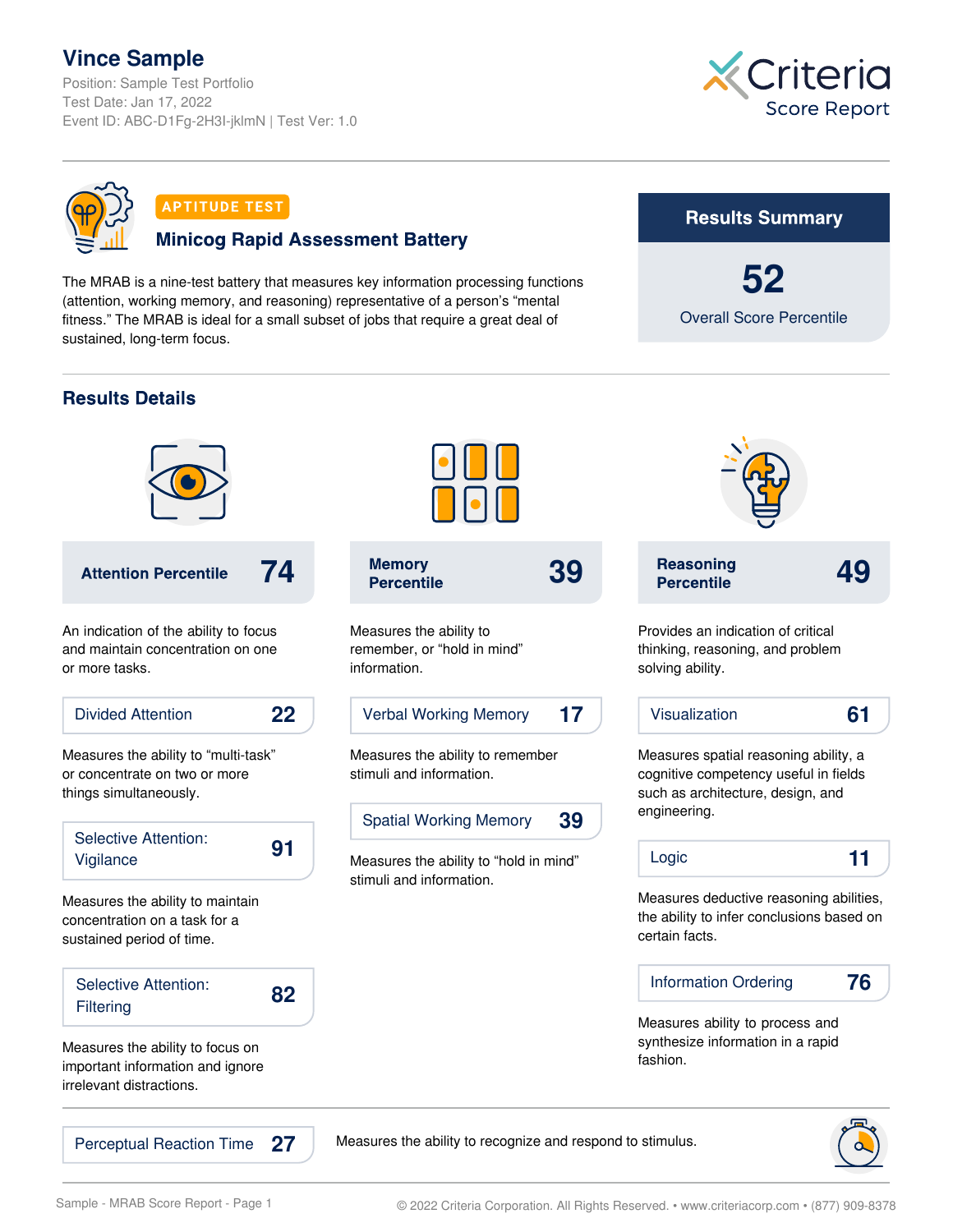# **Score Details**



#### **Attention**

Attention, or the ability to sustain concentration, correlates with performance in a wide variety of jobs that require prolonged concentration. Examples of jobs which require elevated attention scale scores include pilots, professional drivers, chefs in restaurants, video surveillance workers, gaming dealers, skilled manufacturing workers, and more.



#### **Selective Attention: Vigilance**

The Vigilance task measures a person's ability to maintain concentration on a task for a sustained period of time. Examples of jobs for which selective attention is important include: drivers, security guards (ex. video surveillance), surgical technologists, and gaming dealers.



The Divided Attention task measures a person's ability to "multi-task" or concentrate on two or more things simultaneously. Examples of jobs for which elevated divided attention abilities are an asset include: cooks in a restaurant, airline pilots, air traffic controllers, and police officers.



#### **Selective Attention: Filtering**

The Filtering task measures an individual's ability to focus on important information and ignore irrelevant distractions. Together with the Vigilance Task, Filtering provides an indication of the test subject's selective attention, the ability to sustain concentration and ignore distractions - a characteristic important to job performance in a wide variety of jobs, including drivers, security guards (ex. video surveillance), surgical technologists, and gaming dealers.



#### **Memory**

Memory is highly correlated to general intelligence, or cognitive aptitude, and is an important asset for a wide variety of jobs. Positions for which elevated memory skills are an asset include CEOs, managers, engineers, network and computer systems administrators, and more.



#### **Verbal Working Memory**

The Verbal Working Memory test measures the ability to remember stimuli and information. Working memory has been shown to be highly correlated to general intelligence, and is required in a variety of jobs. Examples of jobs for which working memory is important include: Chief Executives, HR managers, Network and Computer Systems Administrators, travel guides, and radio announcers.



The Spatial Working Memory test measures the ability to "hold in mind" stimuli and information. Together with verbal Working Memory, this task measures memory and memorization abilities. Examples of jobs for which working memory is important include: Chief Executives, HR managers, Network and Computer Systems Administrators, travel guides, and radio announcers.